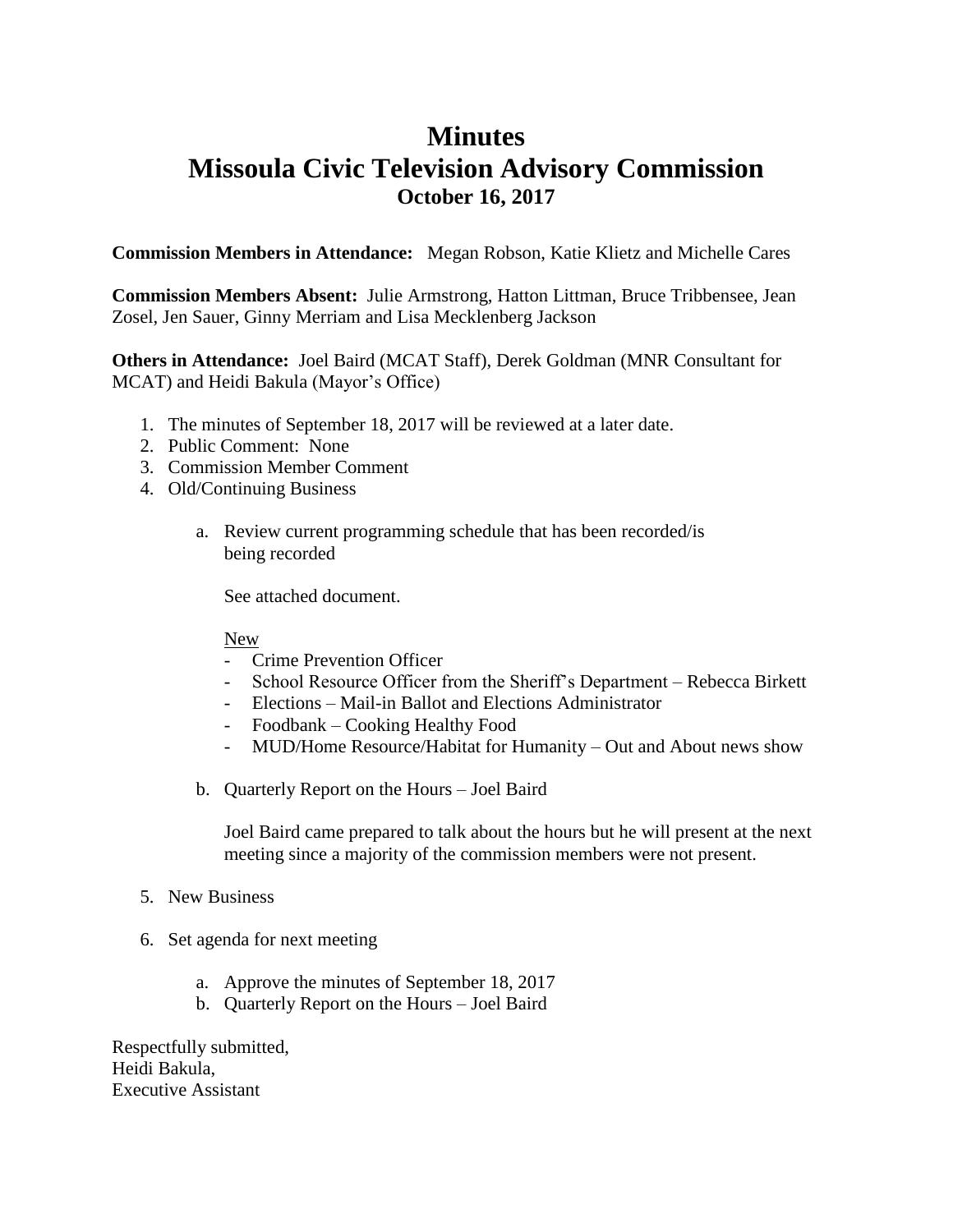# Previously Recorded

## **For University of Montana**

Live Stream 4 Public Forums for Presidential Candidates average simultaneous views 150 x 4 600 viewers real time 400 FB viewers after **UM Global Public Health Series** School of Music Oct 12 Live Stream for out of state parents & friends Symphonic Wind Ensemble and Concert Band Public Land & Resource Law Review Oct 12 & 13th Alumni Association Homecoming Parade Facebook 1,400 views History Dept Wilderness of American Power: Understanding Chief Joseph and The New Perce War Constitution Day Lecture; Transgender Equality and the Constitutional Right to Dignity

#### **For Library**

A New Way to Library: Form, Function, Design & Mission Facebook, 1,000 views A New Way to Share: Food, Books, & Community

## For City of Missoula

Office of Neighborhoods Candidates' Forums Wards 1 and 2 FB 39

Office of Neighborhoods Candidate Forums Wards 3 and 4 FB 22

Office of Neighborhoods Candidates' Forums for Mayoral and Wards 5 & 6 FB 39

Office of Neighborhoods American Planning Association Award for Heart of Missoula

Neighborhood Facebook 1,500 views

Missoula Design Excellence Community Workshop II

Historic Preservation/Missoula in Motion/Bike-Ped Office Unseen Missoula Florence Hotel Garage

FB 1,600 views

Sunday Streets, Walking School Bus at Lowell, Free Cycles Festival of Cycles,

#### **For Missoula County**

National Voter Registration Day PSA's 930 views Rebecca Connors & Brad Seaman on Missoula Live FB 400 views Jessie Rogers on Missoula Live for HMFM Out & About Episode Visit to HMFM-Highlights of The Western MT Fair FB 4,700 views

#### **For MCPS**

Missoula County Public Schools' Indian Education Department Presents Native American Hoop Dancer Terrance Littletent for Native American Heritage Week. The community event takes place on Thursday, September 21 at Lowell Elementary School, 1215 Phillips Street, from 6-8:00 PM. with Western Montana Mental Health Center -Autism: Signs, Symptoms and Strategies for School **Based Mental Health Providers** 

**Footballs Games** Hellgate v Big Sky FB 3,000 views Sentinel v Butte 6,700 views Big Sky v Great Falls 2,000 views Sentinel v Glacier 4,100 views